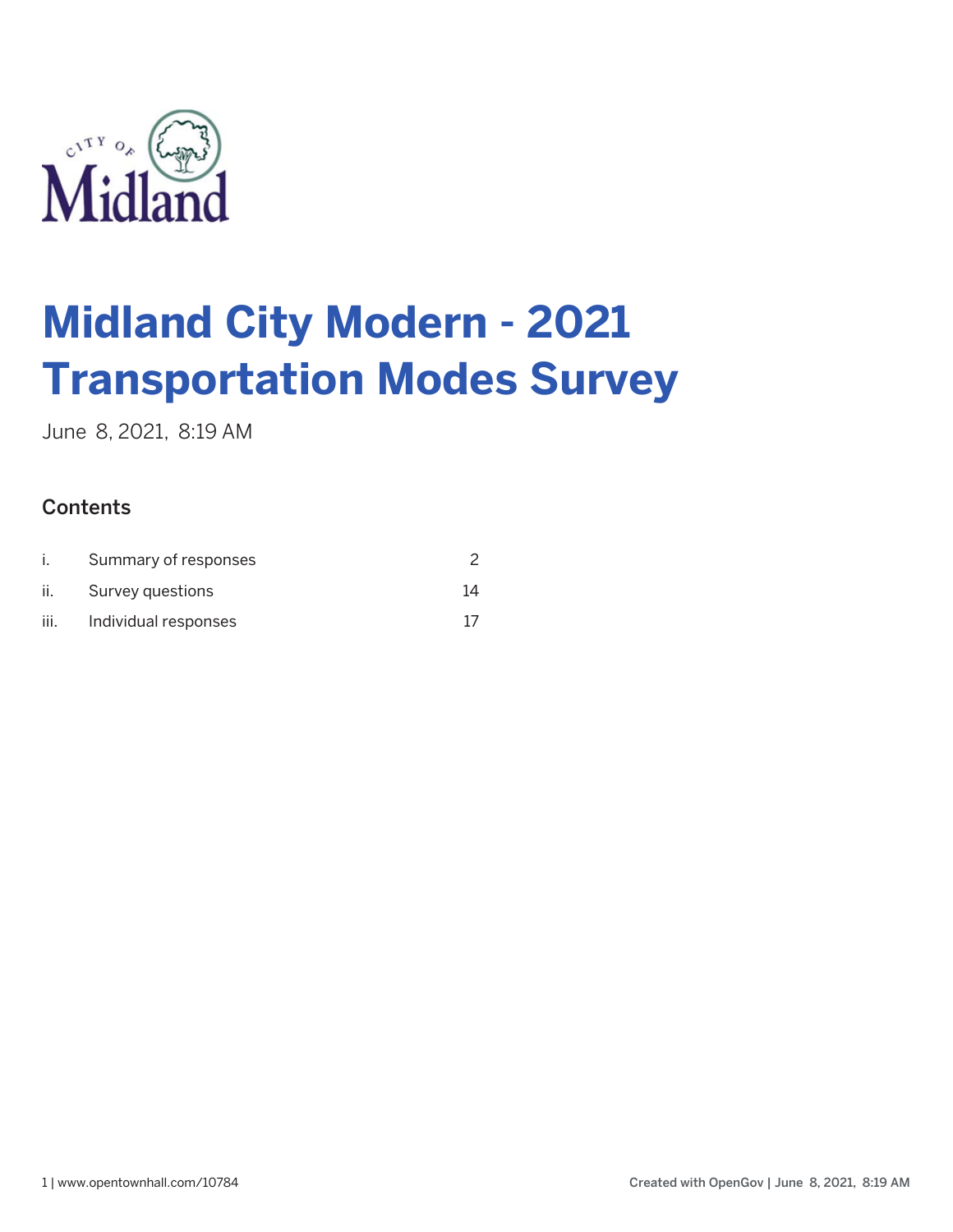Share your feedback on the City's current transportation and mobility networks.

# **Summary Of Responses**

| As of June 8, 2021, 8:19 AM, this forum had: |      | <b>Topic Start</b>    | <b>Topic End</b>      |
|----------------------------------------------|------|-----------------------|-----------------------|
| Attendees:                                   | 536  | May 21, 2021, 2:06 PM | June 7, 2021, 9:24 AM |
| Responses:                                   | 399  |                       |                       |
| Hours of Public Comment:                     | 20.0 |                       |                       |

QUESTION 1

**What is your age?**

|           | $\%$  | Count       |
|-----------|-------|-------------|
| $12 - 18$ | 0.8%  | 3           |
| $19 - 25$ | 2.3%  | $\mathsf 9$ |
| 26-39     | 24.6% | 98          |
| 40-49     | 17.3% | 69          |
| 50-69     | 37.8% | 151         |
| $70+$     | 17.3% | 69          |
|           |       |             |

## QUESTION 2

## **What is your gender?**

|        | %     | Count |
|--------|-------|-------|
| Male   | 41.9% | 167   |
| Female | 55.9% | 223   |
| Other  | 0.3%  | ᅩ     |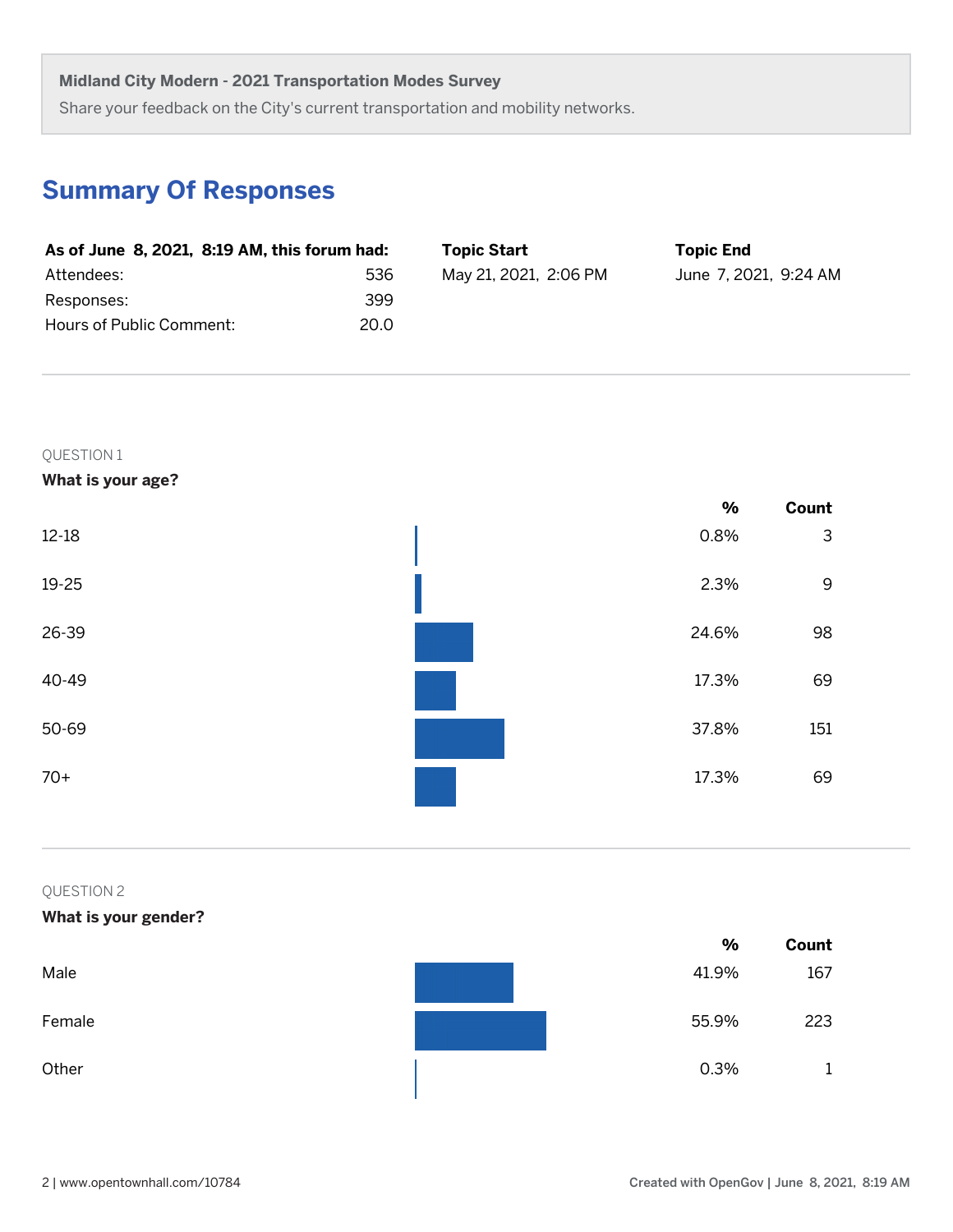Share your feedback on the City's current transportation and mobility networks.

|                      | $\frac{0}{0}$ | Count |
|----------------------|---------------|-------|
| Prefer not to answer | 2.0%          | 8     |
|                      |               |       |

#### QUESTION 3

## **Which statement(s) describe your current housing situation? (Select all that apply.)**

|                                                | $\frac{0}{0}$ | Count |
|------------------------------------------------|---------------|-------|
| Rent                                           | 10.0%         | 40    |
| Own                                            | 83.0%         | 331   |
| I live in multi-family housing/apartment/condo | 3.5%          | 14    |
| I live in a single-family home                 | 26.1%         | 104   |

#### QUESTION 4

**What is the nearest major intersection or cross-street to your home? (Please provide one street name in each blank.)**

| Answered | 383 |
|----------|-----|
| Skipped  | 16  |

airfield andrews ashby ashmman ave bay of dr drake drive dublin e eastlawn eastman gordonville homer jefferson lane m20 main meadowbrook **monroe n perrine** poseyville **rd** road **saginaw smith st** street **sturgeon** sugnet **swede** sylvan w **wackerly waldo washington** wheeler

#### QUESTION 5

**In a typical week, which of the following modes of transportation do you use? (Select all that apply.)**

|      | %     | Count |
|------|-------|-------|
| Walk | 63.7% | 254   |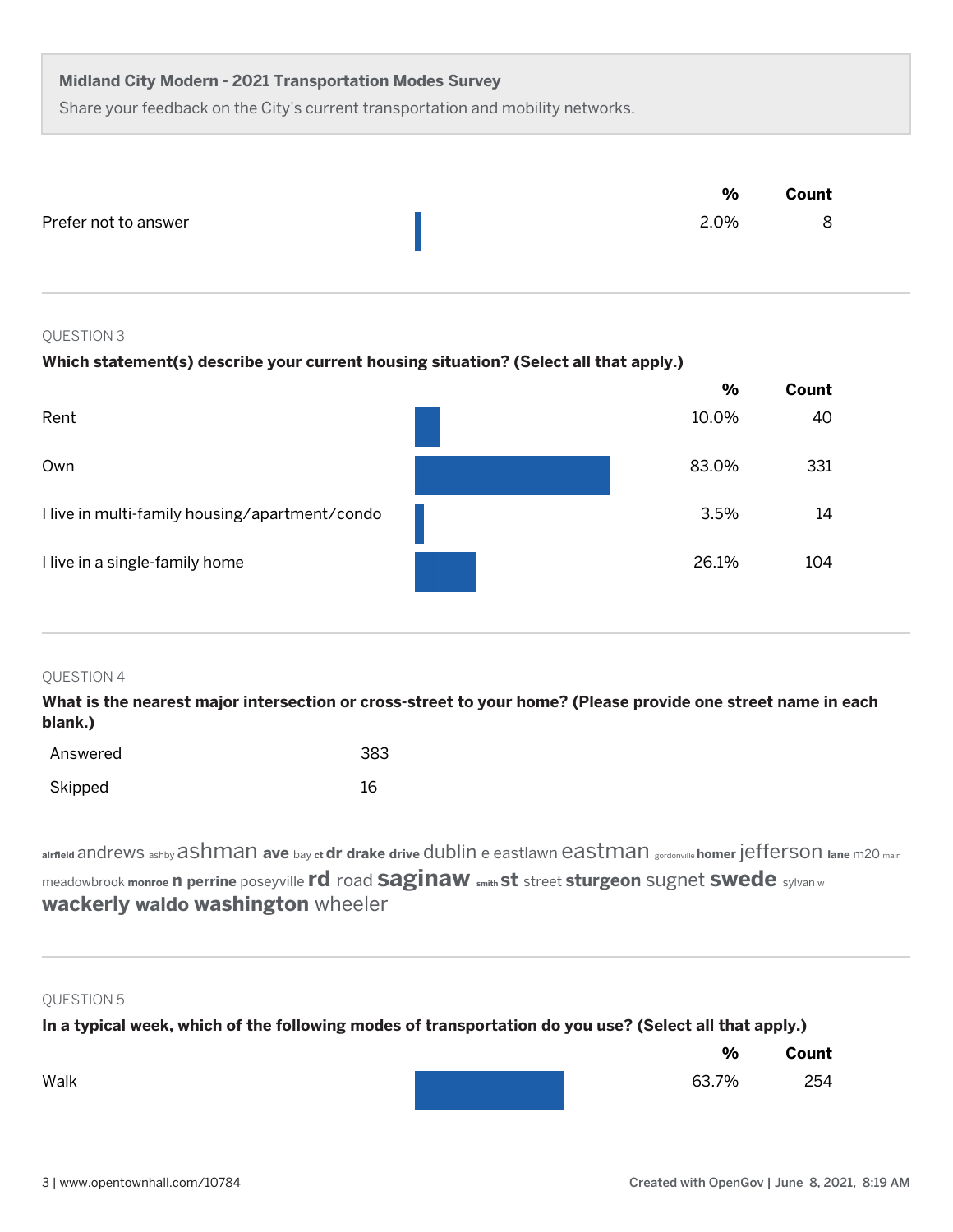Share your feedback on the City's current transportation and mobility networks.



#### QUESTION 6

## **What other modes of transportation do you use? (Select all that apply.)**



#### QUESTION 7

**How satisfied are you with the City's current transportation infrastructure, service, or network to meet your travel needs? (Consider only the following options as you answer this question: roads, sidewalks, Dial-A-Ride/County Connection, bike lanes, and multi-use paths & the Rail Trail.)**

|                | $\%$  | Count |
|----------------|-------|-------|
| Very satisfied | 11.5% | 46    |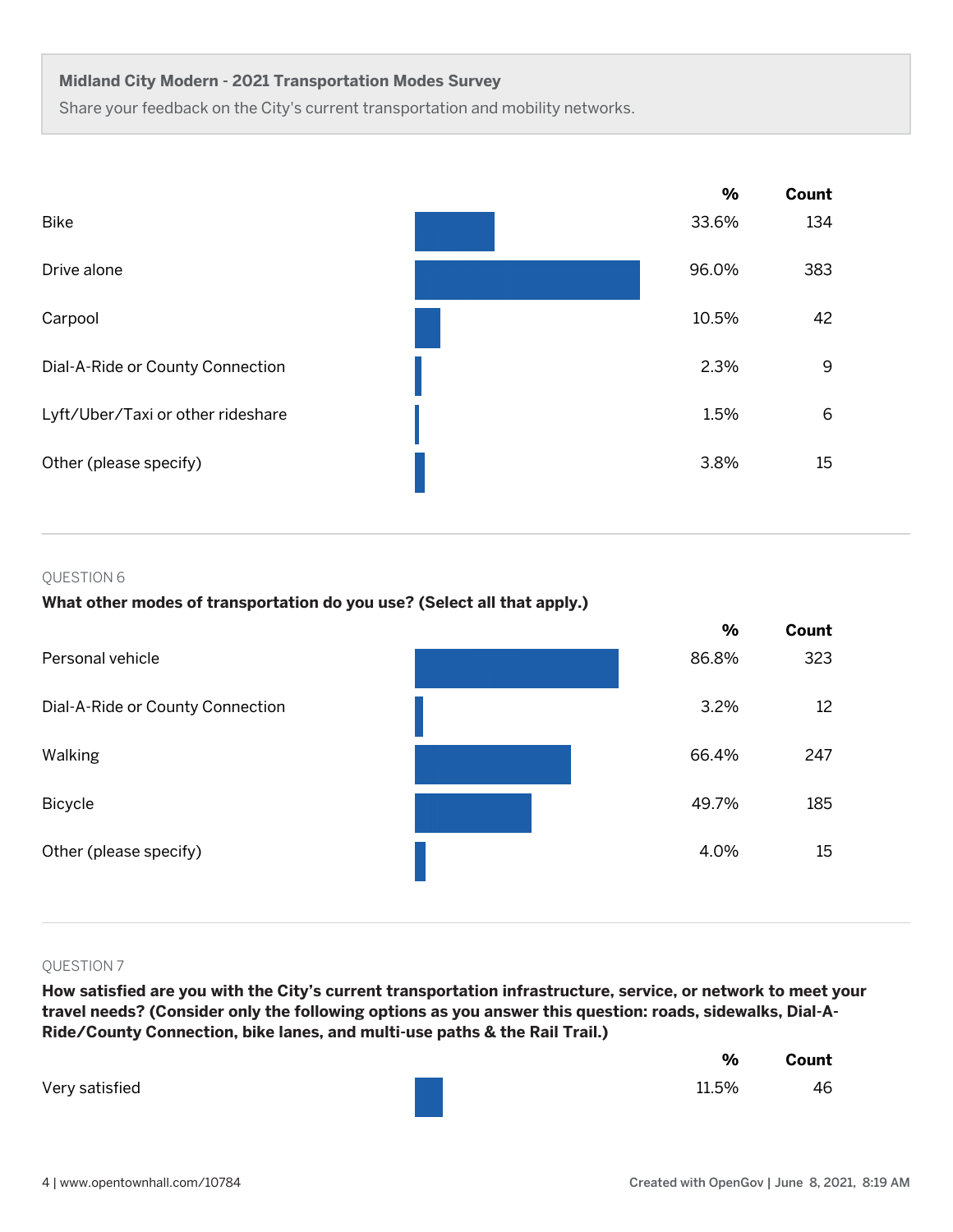Share your feedback on the City's current transportation and mobility networks.



## QUESTION 8

## **How easy is it for you to get to places using the following transportation options?**

## **Personal vehicle**

|                                         | %     | Count |
|-----------------------------------------|-------|-------|
| Easy                                    | 82.2% | 328   |
| Moderate                                | 13.8% | 55    |
| Difficult                               | 1.5%  | 6     |
| Do not know                             | 1.3%  | 5     |
|                                         |       |       |
| <b>Dial-A-Ride or County Connection</b> |       |       |
|                                         | $\%$  | Count |
| Easy                                    | 4.5%  | 18    |
| Moderate                                | 7.0%  | 28    |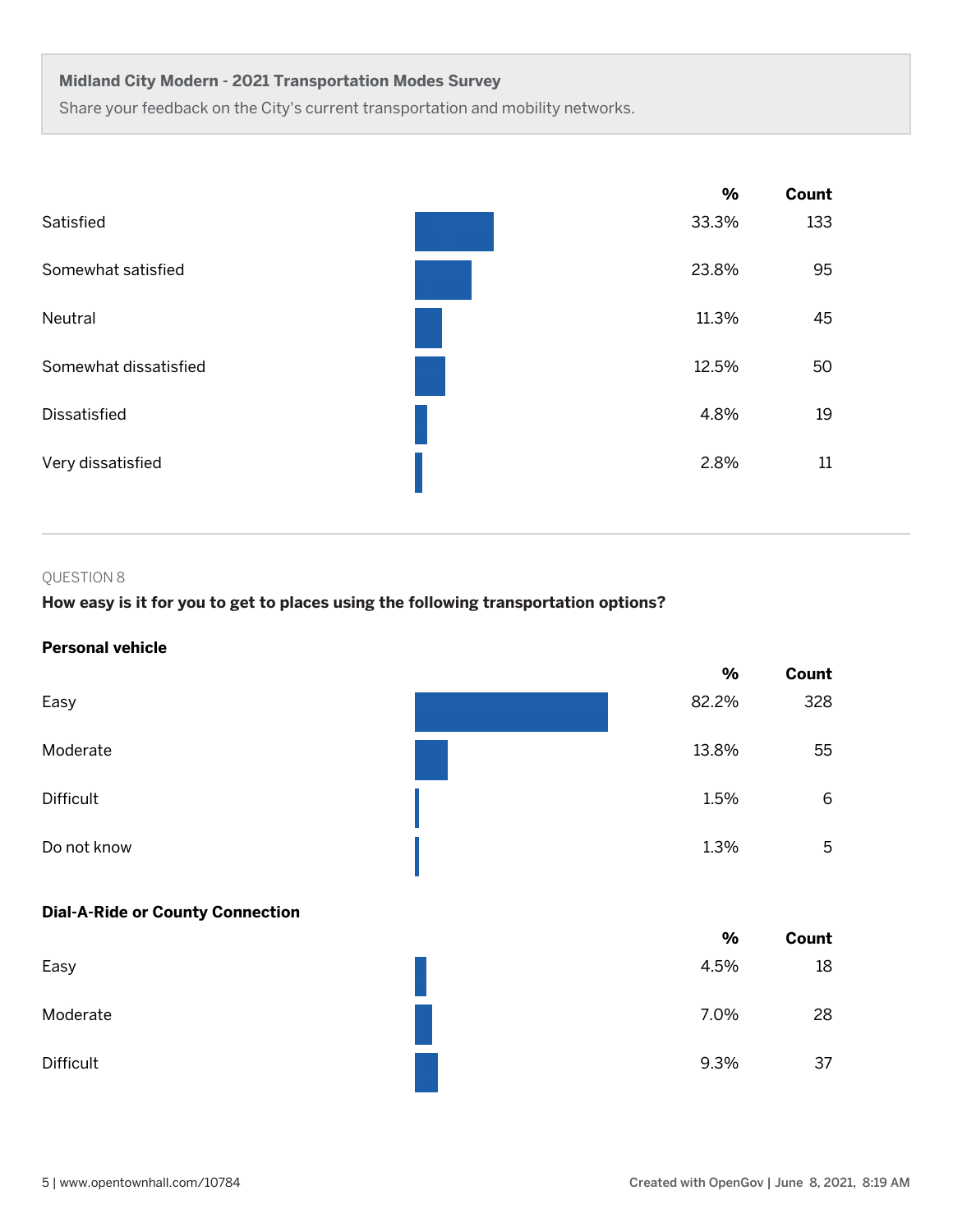Share your feedback on the City's current transportation and mobility networks.

|                | $\%$  | Count |
|----------------|-------|-------|
| Do not know    | 64.2% | 256   |
| <b>Walking</b> |       |       |
|                | $\%$  | Count |
| Easy           | 38.1% | 152   |
| Moderate       | 37.1% | 148   |
| Difficult      | 14.0% | 56    |
| Do not know    | 5.3%  | 21    |
| <b>Bicycle</b> |       |       |
|                | $\%$  | Count |
| Easy           | 19.8% | 79    |
| Moderate       | 39.8% | 159   |
| Difficult      | 13.8% | 55    |
| Do not know    | 18.5% | 74    |

QUESTION 9

## **How serious would you say the problem of traffic congestion is in your daily commute?**

|                                                                          | $\frac{9}{6}$ | Count |
|--------------------------------------------------------------------------|---------------|-------|
| It's never a problem                                                     | 31.2%         | 124   |
| It's sometimes a minor inconvenience                                     | 46.1%         | 183   |
| It's sometimes a minor inconvenience, sometimes<br>a significant problem | 18.1%         | 72.   |
| It's often a significant problem                                         | 3.3%          | 13    |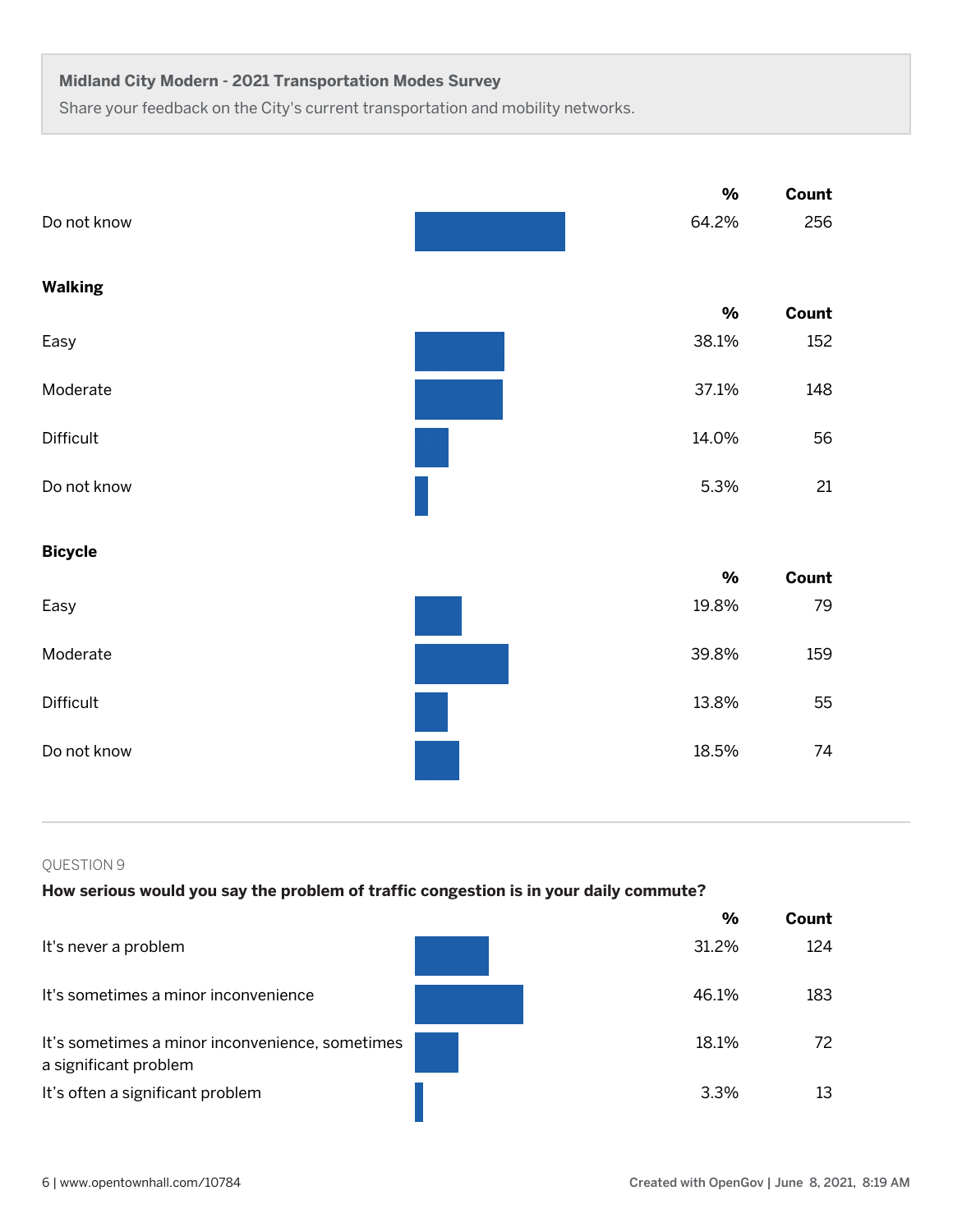Share your feedback on the City's current transportation and mobility networks.

|                             | %    | Count |
|-----------------------------|------|-------|
| It's always a major problem | 1.3% | h     |

## QUESTION 10

## **What, if any, are barriers in your personal travel? (Select all that apply.)**

|                                                             | $\%$  | Count |
|-------------------------------------------------------------|-------|-------|
| Our household does not own a vehicle                        | 1.3%  | 5     |
| I do not have access to or cannot use a vehicle             | 1.8%  |       |
| I have physical limitations that make mobility<br>difficult | 5.5%  | 22    |
| I do not own a bicycle                                      | 7.8%  | 31    |
| Distance to destinations]                                   | 14.5% | 58    |
| Conditions of roads and/or sidewalks on my route            | 41.4% | 165   |
| None                                                        | 46.1% | 184   |

## QUESTION 11

## **For work or school trips, what is your primary way of traveling? (Please select only one option.)**

|                                  | $\%$  | Count          |
|----------------------------------|-------|----------------|
| Walk                             | 0.5%  | $\overline{c}$ |
| <b>Bike</b>                      | 2.3%  | 9              |
| Drive alone                      | 63.9% | 255            |
| Carpool                          | 1.8%  | 7              |
| Dial-A-Ride or County Connection | 0.8%  | 3              |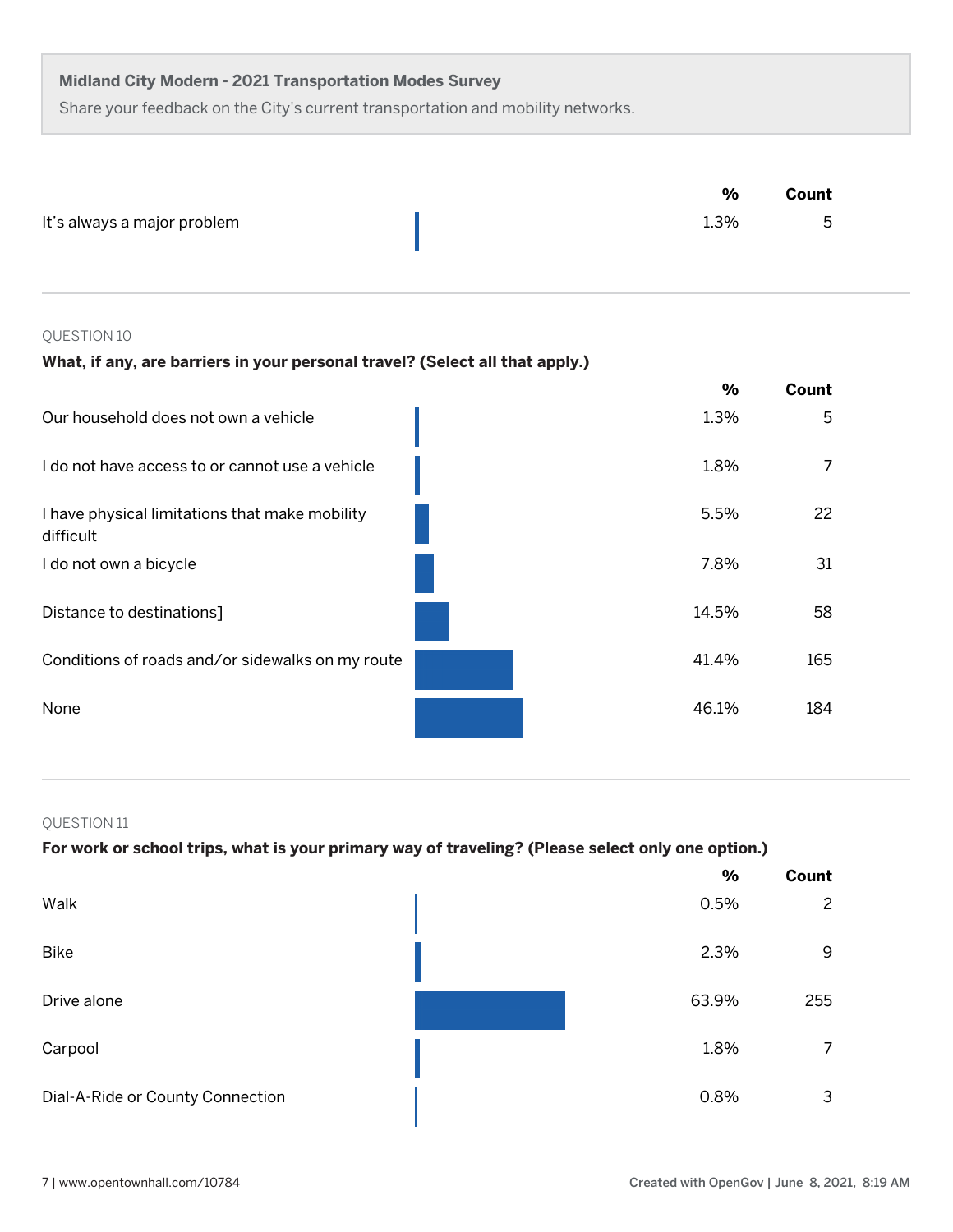Share your feedback on the City's current transportation and mobility networks.

|                                   | $\frac{9}{6}$ | Count |
|-----------------------------------|---------------|-------|
| Lyft/Uber/Taxi or other rideshare | 0.3%          |       |
| Other (please specify)            | 0.3%          |       |
| I work from home                  | 5.8%          | 23    |
| I do not work or attend school    | 24.6%         | 98    |

#### QUESTION 12

## **What is the approximate one-way length of your work commute?**

|                    | $\frac{0}{0}$ | Count |
|--------------------|---------------|-------|
| Less than 1 mile   | 3.5%          | 14    |
| 1-5 miles          | 33.1%         | 132   |
| 6-10 miles         | 12.3%         | 49    |
| 11-20 miles        | 8.0%          | 32    |
| More than 20 miles | 10.0%         | 40    |
| N/A                | 33.1%         | 132   |

## QUESTION 13

## **Approximately how often do you use an automobile to get to destinations?**

|     | $\%$ | Count |
|-----|------|-------|
| 0%  | 0.8% | 3     |
| 25% | 1.5% | 6     |
| 50% | 7.3% | 29    |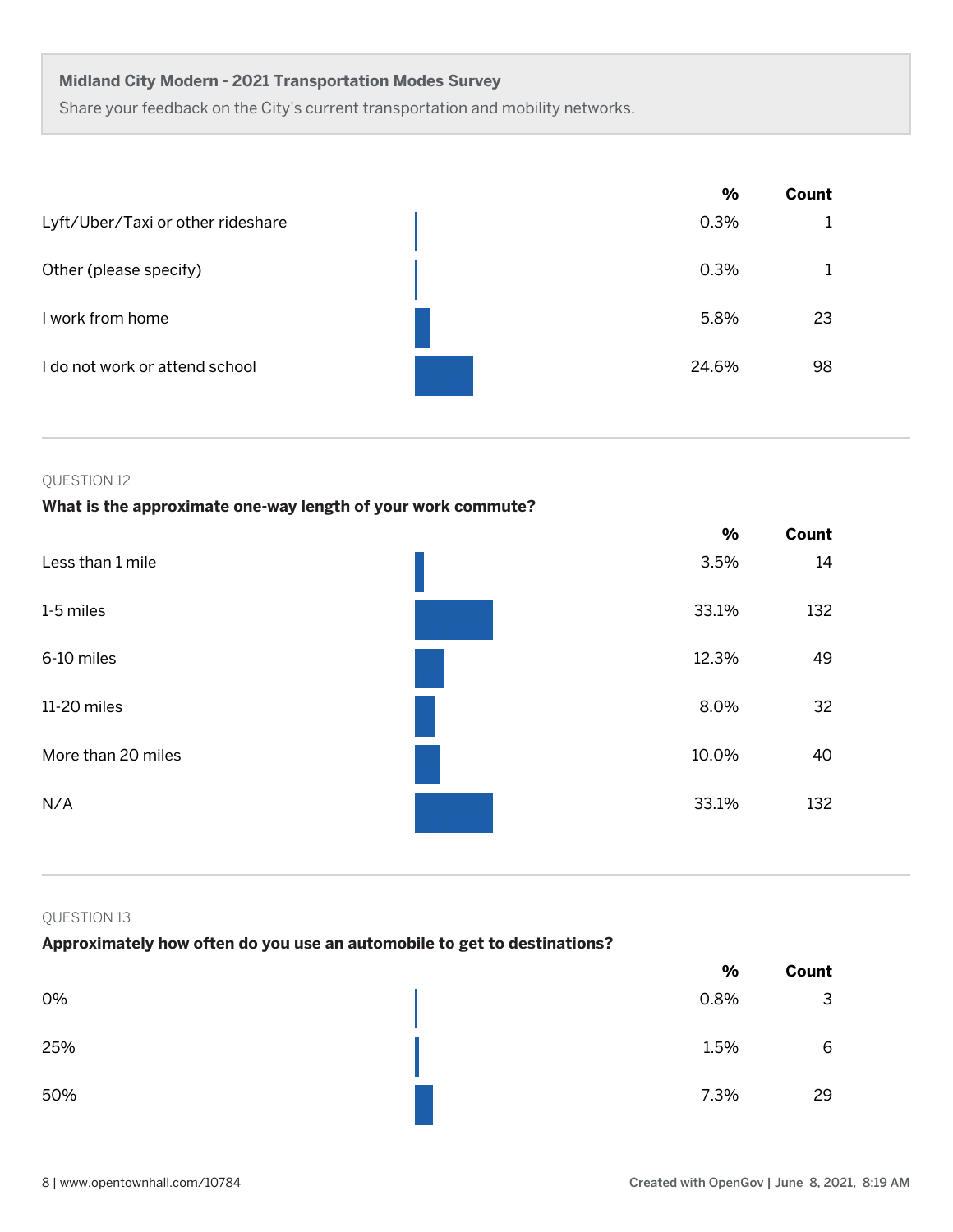Share your feedback on the City's current transportation and mobility networks.



## QUESTION 14

## **Approximately how often do you use a bicycle or other non-motorized device to get to destinations?**

|      | $\frac{0}{0}$ | Count          |
|------|---------------|----------------|
| 0%   | 59.9%         | 239            |
| 25%  | 36.3%         | 145            |
| 50%  | 2.8%          | 11             |
| 75%  | 0.5%          | $\overline{c}$ |
| 100% | 0.5%          | $\overline{c}$ |

#### QUESTION 15

## **Approximately how often do you walk to get to destinations?**

|      | $\frac{0}{0}$ | Count          |
|------|---------------|----------------|
| 0%   | 55.9%         | 223            |
| 25%  | 39.3%         | 157            |
| 50%  | 3.3%          | 13             |
| 75%  | 1.0%          | 4              |
| 100% | 0.5%          | $\overline{c}$ |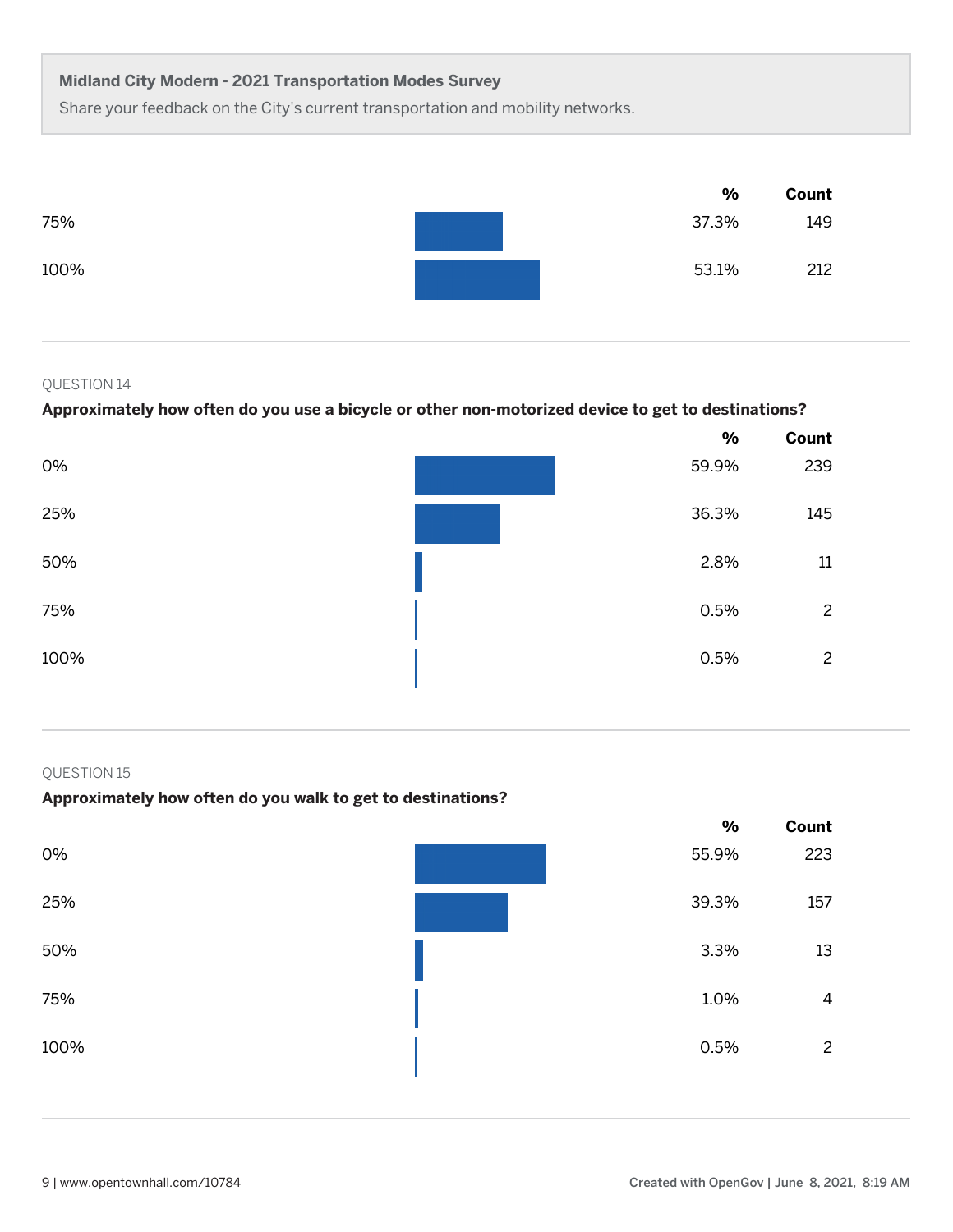Share your feedback on the City's current transportation and mobility networks.

#### QUESTION 16

## **What determines how you choose to get to a destination? (Select all that apply.)**



#### QUESTION 17

## **If Midland had a fixed-route public transit system, would you use it?**

|     | $\frac{0}{0}$ | Count |
|-----|---------------|-------|
| Yes | 40.1%         | 157   |
| No  | 59.9%         | 235   |

#### QUESTION 18

**What programs or incentives would encourage you to carpool, bus, bike, or walk more frequently? (Select all that apply.)**

|                    | $\frac{0}{0}$ | Count |
|--------------------|---------------|-------|
| Bike share program | 7.0%          | 28    |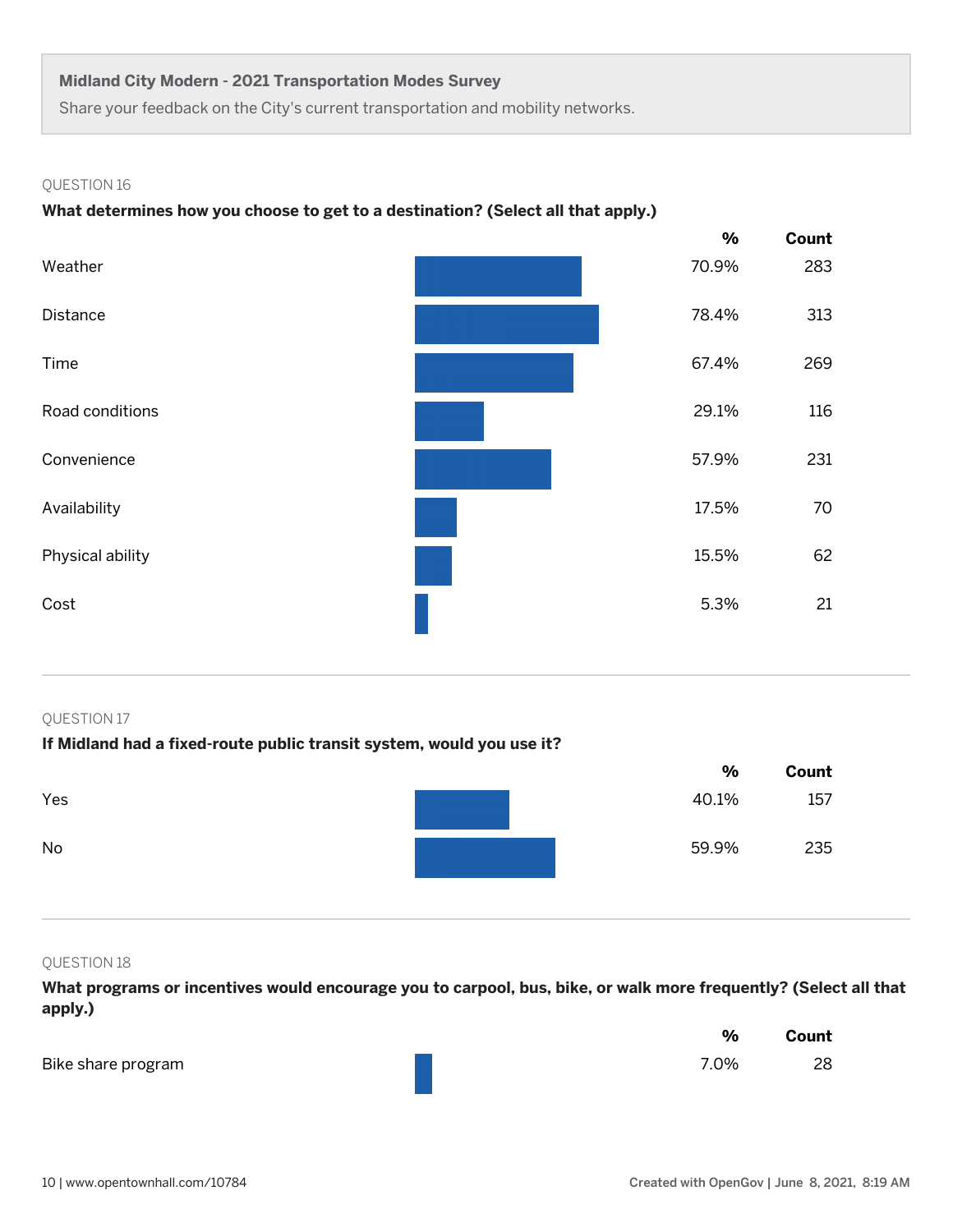Share your feedback on the City's current transportation and mobility networks.

|                                                                  | $\%$  | Count |
|------------------------------------------------------------------|-------|-------|
| Bike parking                                                     | 29.3% | 117   |
| <b>Bike lanes</b>                                                | 45.1% | 180   |
| A transit pass                                                   | 29.6% | 118   |
| Carpool services                                                 | 8.0%  | 32    |
| Incentives provided by my employer, school, or<br>leasing office | 36.6% | 146   |

## QUESTION 19

## **In your opinion, what are the most important factors the City should consider when prioritizing transportation projects and spending? (Select your top three (3) choices.)**

|                                                                                                                                                                         | %     | Count |
|-------------------------------------------------------------------------------------------------------------------------------------------------------------------------|-------|-------|
| Improve walking by building sidewalks in areas<br>where there are none, filling gaps in areas that have<br>sidewalks already, and/or making existing<br>sidewalks wider | 47.6% | 190   |
| Improve traffic flows and reduce traffic<br>congestion/delay on main roads                                                                                              | 38.1% | 152   |
| Improve biking by adding more dedicated bike<br>facilities (bike lanes, bike paths)                                                                                     | 31.8% | 127   |
| Improve biking by filling gaps between existing<br>dedicated bike facilities (bike lanes, bike paths)                                                                   | 29.3% | 117   |
| Improve public transit service by<br>expanding/adding mass-transit service                                                                                              | 24.8% | 99    |
| Provide a balanced transportation system that<br>provides connectivity and comfortable options for<br>all modes of travel (driving, walking, biking and<br>transit)     | 37.6% | 150   |
| Increase safety and reduce serious injuries and<br>crashes for all transportation users                                                                                 | 31.3% | 125   |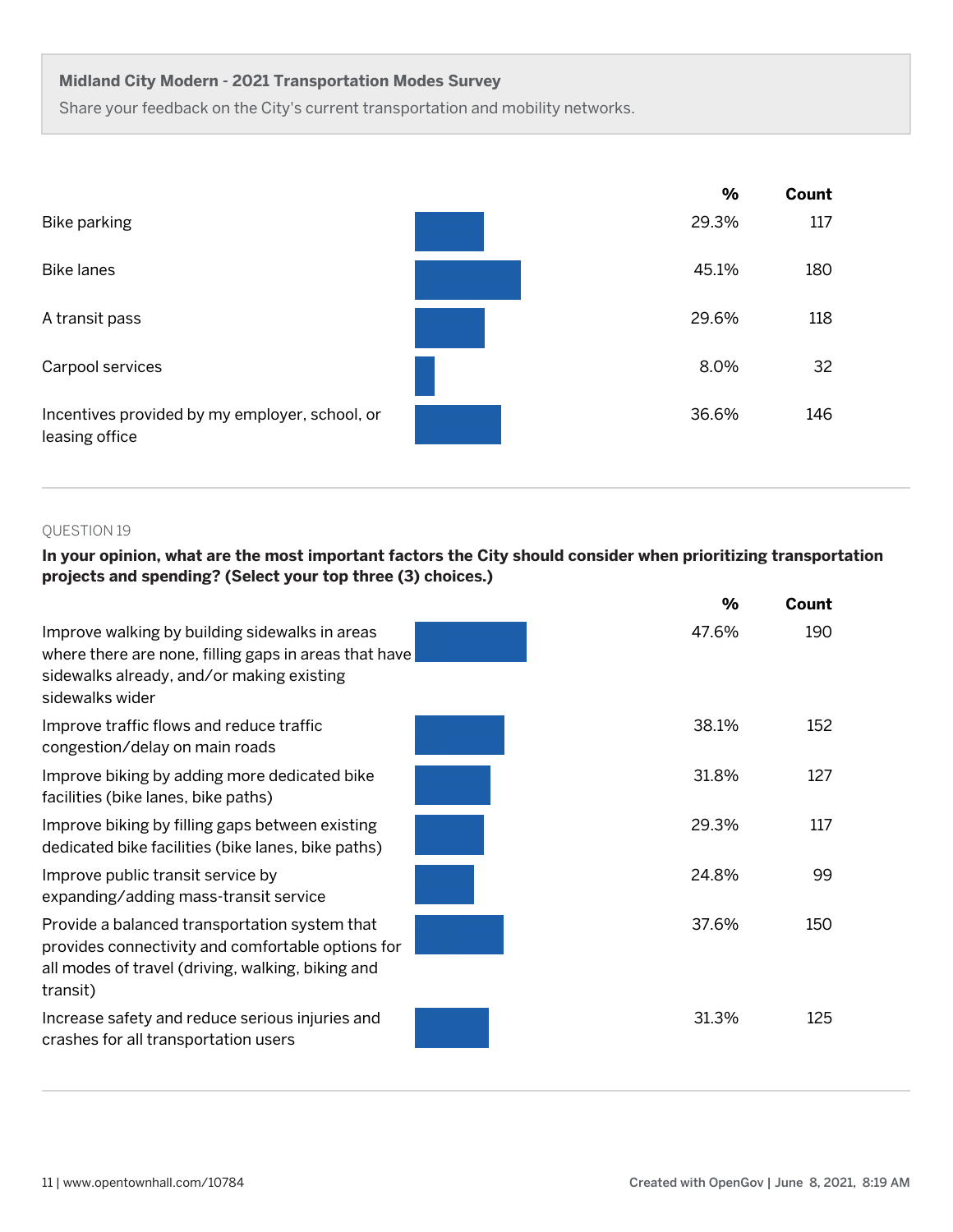Share your feedback on the City's current transportation and mobility networks.

## QUESTION 20

## **The biggest barriers to walking in Midland are: (Select all that apply)**

|                                                                   | $\frac{9}{6}$ | Count |
|-------------------------------------------------------------------|---------------|-------|
| Missing or poorly-maintained sidewalks                            | 46.9%         | 187   |
| Snow and/or ice on sidewalks                                      | 48.1%         | 192   |
| Feeling unsafe or uncomfortable along City streets                | 8.3%          | 33    |
| Poor street lighting                                              | 17.3%         | 69    |
| My trips are too long to walk                                     | 45.9%         | 183   |
| Insufficient or unsafe crossings                                  | 20.1%         | 80    |
| Accessibility for people with mobility devices or<br>disabilities | 9.0%          | 36    |
| Sidewalks are not wide enough                                     | 13.8%         | 55    |
| I experience no barriers to walking in Midland                    | 13.3%         | 53    |
| I am not interested in walking in Midland                         | 8.0%          | 32    |

## QUESTION 21

## **The biggest barriers to biking in Midland are: (Select all that apply.)**

|                                                    | %     | Count |
|----------------------------------------------------|-------|-------|
| Feeling unsafe or uncomfortable along busy streets | 50.6% | 202   |
| Insufficient or poorly-marked bike lanes           | 35.1% | 140   |
| Insufficient or unsafe crossings                   | 21.6% | 86    |
| Disconnected from multi-use paths                  | 25.8% | 103   |
| Snow and ice where I would bike                    | 23.6% | 94    |